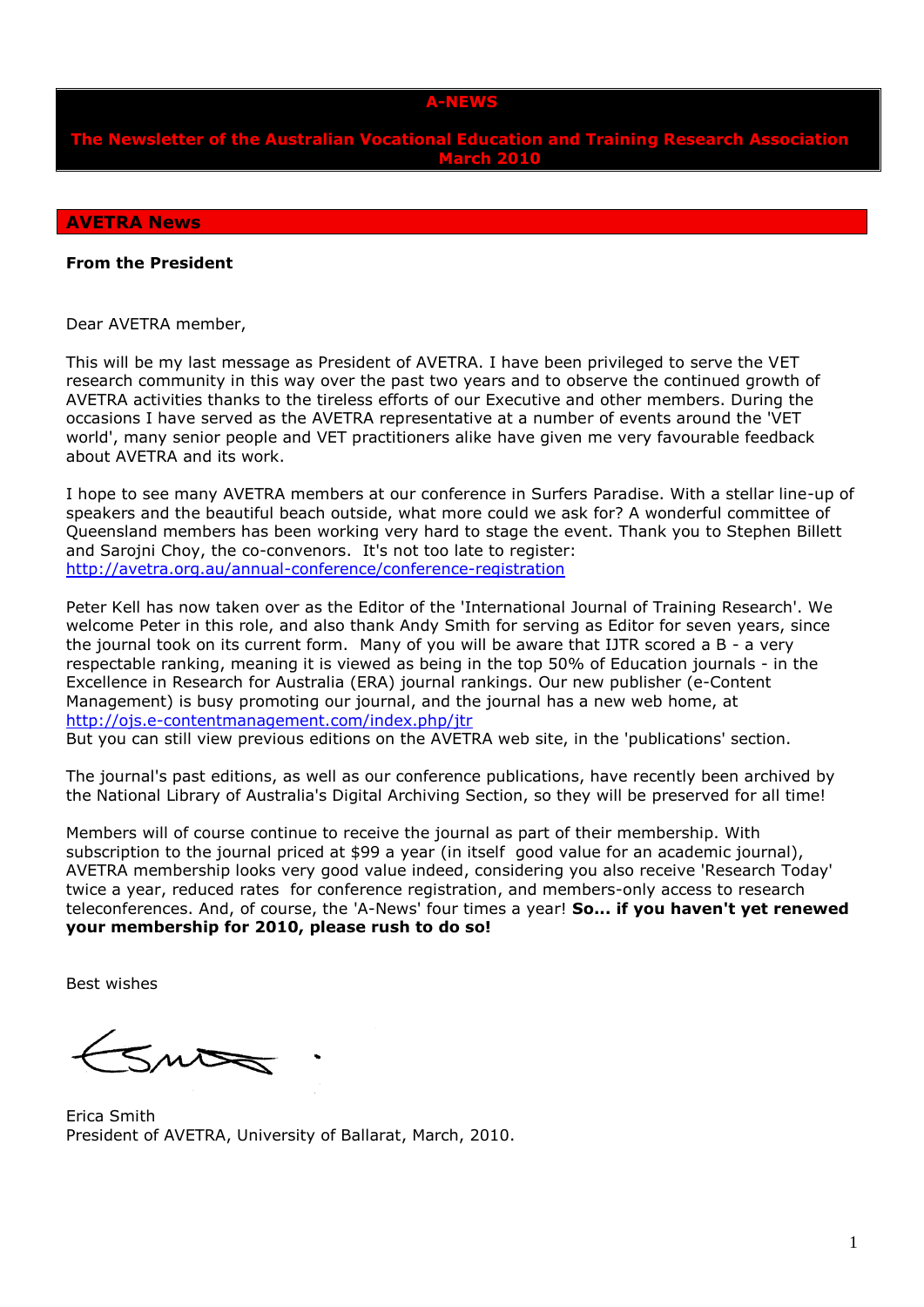#### **AVETRA News**

## **AVETRA Annual Conference, VET Research: Leading and Responding in Turbulent Times**, **Holiday Inn Surfers Paradise, QLD, 8 – 9 April 2010**

The 13th Annual Conference is expected to attract some 200 participants with an interest in vocational education and training – with practitioners and researchers presenting their research. This conference seeks to explore the way in which VET Research can lead or respond in turbulent times. Pre-conference workshops, Welcome Reception and First Keynote Address: Wednesday, 7 April 2010. Register online at<http://avetra.org.au/annual-conference>

# **Journal of Vocational Education and Training Special Issue: Apprenticeship as an Evolving Model of Learning**

In 1998, the *Journal of Vocational Education and Training* published a special issue on the theme, 'Contemporary Apprenticeship: perspectives on learning, teaching, policy and design', edited by Alison Fuller and Lorna Unwin (Vol.50, Number 2). In 2010, they will edit a new special issue in order to revisit the theme of apprenticeship and examine how this model of learning is being experienced, adapted and re-thought at the start of the 21st century. Papers are being called for in response to this theme which is of central importance for the vocational/professional education and training systems in many countries round the world. As a model of learning, apprenticeship has a universal meaning, though its institutional form and status differs across countries. It appears to be resilient, though the current global economic crisis will certainly test the willingness of employers and governments to invest in apprenticeship. At the same time, the nature of jobs and occupational sectors continue to change, demanding new ways to conceptualise the meaning of skill and knowledge and different strategies for both the initial and continuing development of expertise. Internships (usually unpaid), for example, have rapidly expanded in the UK as young people attempt to gain a foothold in sectors such as the media, creative industries, and financial services. Do they represent a return to the days when apprentices had to pay employers to take them on?

Interested authors are invited to submit papers which interrogate the meaning of apprenticeship in contemporary economies and societies. The editors also welcome initial enquiries from authors who have ideas for papers. The deadline for papers is July 30th 2010. The special issue will be published in early 2011. Papers and enquiries should be sent to: a.fuller@soton.ac.uk or [l.unwin@ioe.ac.uk.](mailto:l.unwin@ioe.ac.uk)

## **Mentoring New Researchers**

This year we have had a wonderful response from our AVETRA mentors and from the new researchers. Two 2 day workshops in May and November have been organised by Victoria University to equip the new researchers with VET research knowledge and skills. Berwyn Clayton and Geri Pancini have created a community of practice for the group of new researchers. At the second workshop in November we were joined by the group of higher degree by research students shepherded by Roger Harris from UniSA. This was the first time such a large group of over 20 new VET researchers had been drawn together to discuss their dilemmas and report their progress.

All of the new researchers have received scholarships from NCVER to support their development and will soon be presenting their first reports on their VET projects at our conferences. This NCVER initiative has really begun to build VET Research capacity, by building VET researchers for the future.

The AVETRA mentors have been learning the skills of passing on their knowledge and helping the new researchers form their first investigative projects. They have all been great contributors to the scheme and you can see from the list that the new researchers are getting quality advice from experienced VET researchers. The mentors are: Roger Harris, Michael Platow, Jane Figgis, Moira Watson, Stephen Crump, Paul Hager, Barry Golding, John Mitchell, Peter Rushbrook and Peter Smith.

The feedback in February is that all the new researchers have been engaged with data collection, involved with their analysis and have begun drafting their reports. In early March a new group of researchers will be selected to form the third year of the scheme and build the capacity of VET research.

*Llandis Barratt-Pugh*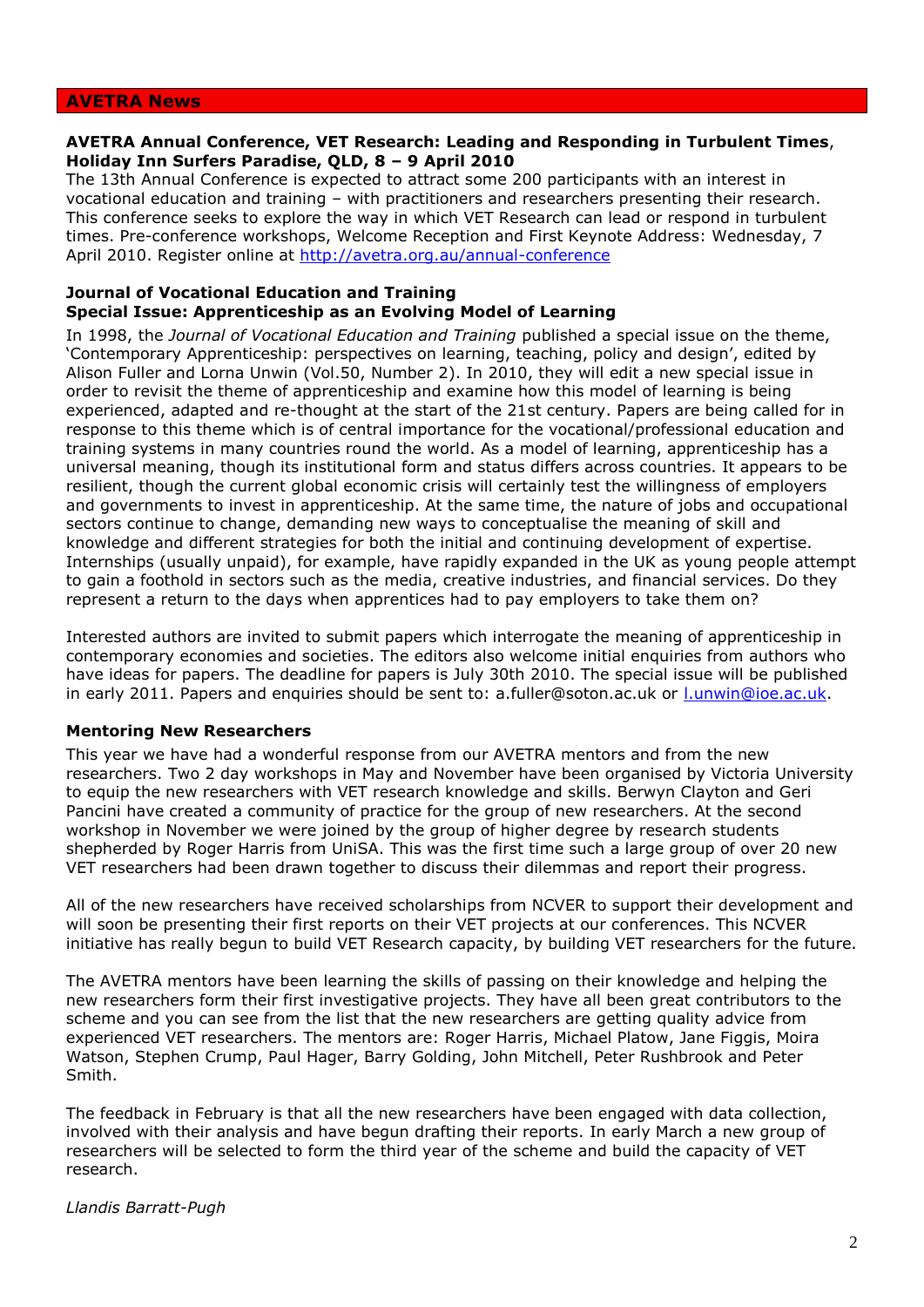## **Research and VET News**

### **International**

In 2007, the National Institute of Adult Continuing Education (NIACE), set up an independent Inquiry into the Future for Lifelong Learning to identify a broad consensus for the future of lifelong learning in the United Kingdom. Its report, *Learning through Life*, was published late last year (2009). See<http://www.niace.org.uk/lifelonglearninginquiry/default.htm>

The inquiry makes ten recommendations, the main ones being that:

- lifelong learning policy should be based on a new model of the educational life course, with  $\bullet$ four key stages (up to 25, 25–50, 50–75, 75+). Such an approach would help deal better with an ageing society and changing patterns of paid and unpaid activity.
- resources be distributed fairly and sensibly across these different life stages to reflect a more  $\bullet$ coherent view of the changing economic and social context for adult education.

Tom Schuler, the director of the inquiry, has a blog, *Musings on Lifelong Learning*: <http://www.niace.org.uk/lifelonglearninginquiry/blog/>

*Francesca Beddie*

# **Jobs and Other Opportunities**

#### **Institute Director London or South Yorkshire, UK. Attractive Package**

The remit of the UK Commission for Employment and Skills is to provide vigorous and independent challenge, advising government at the highest levels across the UK on employment and skills strategy, targets, policies and progress towards challenging competitiveness goals, including the vision of an 80% employment rate by 2020.

The Research and Policy Directorate plays a crucial role within the UK Commission undertaking applied Labour Market Analysis, Research Development, and Policy Analysis to provide high quality, strategic intelligence and advice to support the working of the Commission and wider stakeholders in the skills and employment system.

The role and remit of the Research and Policy Directorate is expanding and we are seeking to recruit an Institute Director of the new Skills Research Institute; this is a high profile, outward facing role, drawing together research expertise from a range of sources to provide expert advice in critical areas of Government policy.

The UK Commission offers you the opportunity to work alongside a range of committed and professional colleagues, many of whom bring a national and international reputation in their research field. Please visit our microsite for further information about the Commission, job opportunities and how to apply [www.workingatukces.co.uk](http://www.workingatukces.co.uk/)

### **Head of Research London or South Yorkshire, UK Up to £60,000 (+ £3,500 London weighting where relevant) and benefits including final salary pension scheme.**

The remit of the UK Commission for Employment and Skills is to provide vigorous and independent challenge, advising government at the highest levels across the UK on employment and skills strategy, targets, policies and progress towards challenging competitiveness goals, including the vision of an 80% employment rate by 2020.

The Research and Policy Directorate plays a crucial role within the UK Commission undertaking applied Labour Market Analysis, Research Development, and Policy Analysis to provide high quality,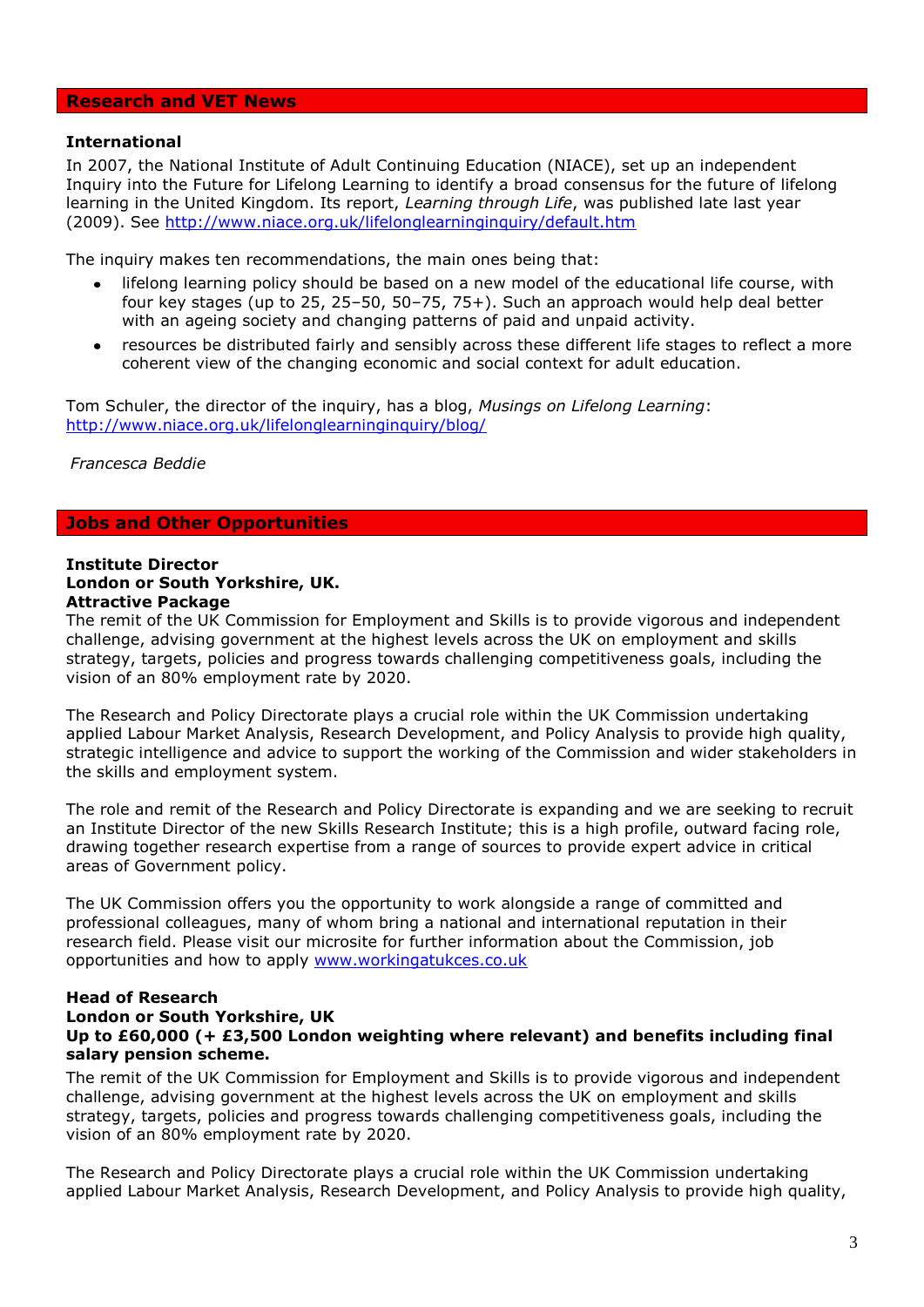strategic intelligence and advice to support the working of the Commission and wider stakeholders in the skills and employment system.

Based within the Research and Policy Directorate your role will be focused on the National Skills Research Strategy and associated research programme in conjunction with the UK Commission and its new Skills Research Institute.

The UK Commission offers you the opportunity to work alongside a range of committed and professional colleagues, many of whom bring a national and international reputation in their research field. Please visit our microsite for further information about the Commission, job opportunities and how to apply [www.workingatukces.co.uk](http://www.workingatukces.co.uk/)

# **Conferences and other Events**

## **NZ Vocational Education and Training Research Forum 2010, Rutherford House, Victoria University of Wellington, 14 – 15 April 2010**

Registrations have now opened for the New Zealand Vocational Education and Training Research Forum 2010 – New Zealand's largest event dedicated specifically to research on aspects of Vocational Education and Training. Papers to be presented at this year's forum cover a range of topics including skill utilisation and dimensions of skill demand, supporting effective workplacebased learning, measuring and enhancing the skill and productivity benefits of training, developing management capability, policy issues in VET and tertiary education, and literacy and foundation education. A special feature in this year's forum is a session devoted to showcasing the latest research on Vocational Education and Training by current and recent postgraduate students from around the country. Register online at<http://www.itf.org.nz/research-forum-2010.html> For further information please contact Nicholas Huntington at [nicholas@itf.org.nz.](mailto:nicholas@itf.org.nz)

# **19th National Vocational Education and Training Research Conference 'No Frills' Perth, 7 – 9 July, 2010**

NCVER invites practitioners and researchers to share their research and knowledge at 'No Frills'. The conference focuses on strategies, observations and proven practices that can influence policy and practice for an even better education and training system in Australia. The conference is sponsored jointly by the National Centre for Vocational Education Research, Polytechnic West and Central Institute of Technology. Abstracts must be submitted online by Friday 16 April 2010. See <http://www.ncver.edu.au/newsevents/trconf/trconf19call.html>

# **VET Network conference, 'Creative Futures: the changing landscape', Adelaide Convention Centre, Adelaide, 15 – 17 Sept 2010**

This event is designed for all those involved in vocational education and training in schools. For further information go to [http://www.vetnetwork.org.au/01\\_cms/details.asp?ID=114](http://www.vetnetwork.org.au/01_cms/details.asp?ID=114)

# **Tertiary Education Management Conference, Crown Convention Centre, Crown Promenade Hotel, Melbourne, 3 – 6 October, 2010**

The theme for the 2010 Conference is Future Directions and promises to be an exciting and unique opportunity to see what the future might bring. Registrations are now open. To register, go to <https://www.secureregistrations.com/temc2010> More information about the Conference can be found on<http://www.temc.org.au/2010/index.html>

# **AUSTAFE Conference, 'Leadership, Innovation and Workplace Culture', Sydney, 13 – 15 October, 2010**

Details to be announced later in the year at <http://www.austafe.edu.au/events>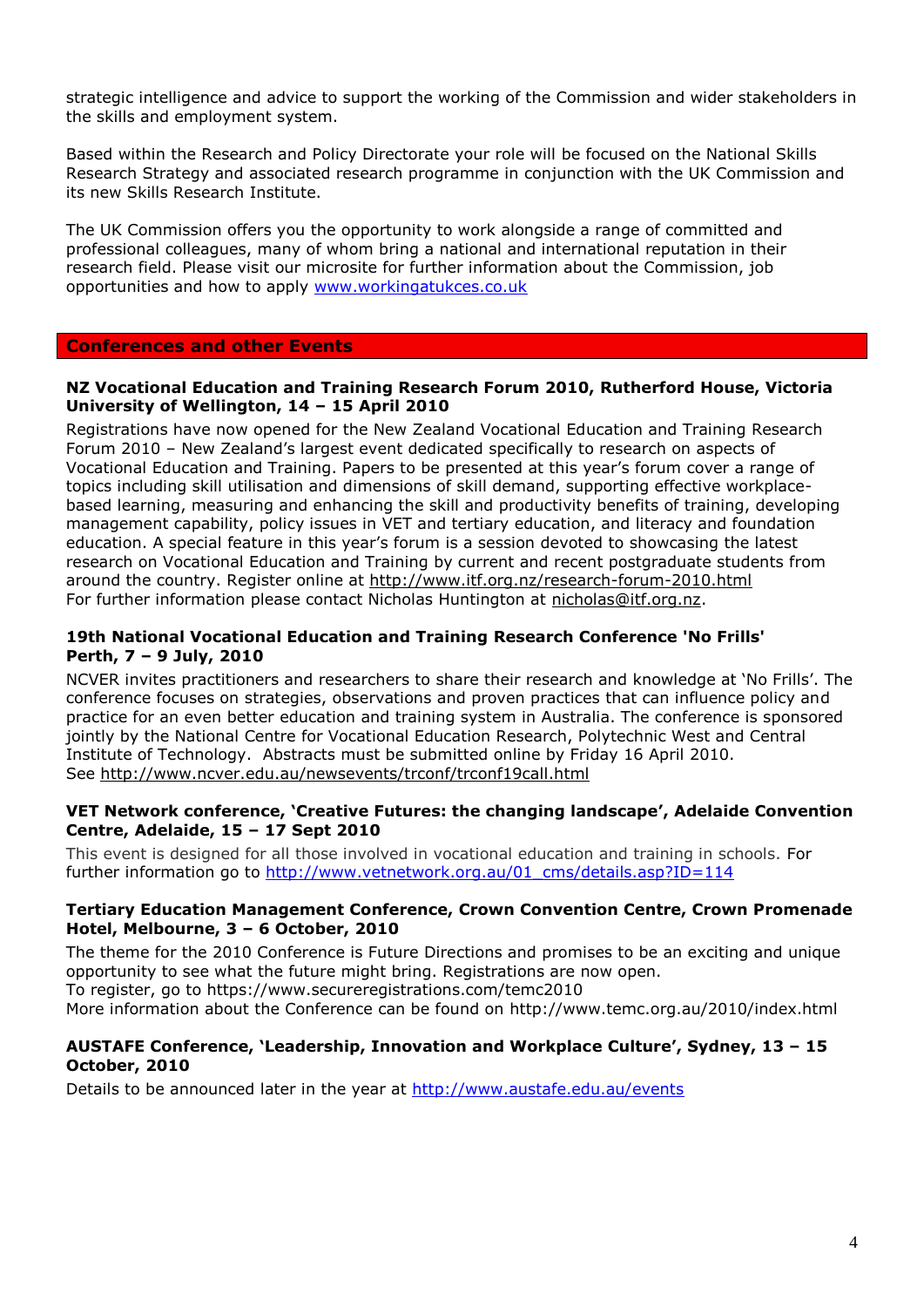### **Recent Publications**

## **Future skill needs for the green economy***,* **Cedefop, 2009**

This publication is based on an October workshop on future skill needs for the green economy. Case studies present emerging skill needs, the changing qualification needs in jobs for renewable energies and skill profiles in environment and eco-innovations.

[http://www.cedefop.europa.eu/etv/Information\\_resources/Bookshop/publication\\_details.asp?pub\\_id](http://www.cedefop.europa.eu/etv/Information_resources/Bookshop/publication_details.asp?pub_id=563)  $= 563$ 

## **The international student safety debate: moving beyond denial / C. Nyland, H. Forbes-Mewett, S. Marginson. Higher education research and development, v. 29, no. 1, February 2010, pp 89-101, London: Routledge, Taylor and Francis, 2010**

This paper reviews the unfolding debate on international students and safety in the USA, the UK, New Zealand and Australia. The authors argue that in all four cases it took an exogenous shock to convince education exporters to acknowledge student safety as an issue that needs to be openly debated.

### **Going for growth: our future prosperity. Great Britain. Dept for Business, Innovation and Skills (BIS), 2010, 59 pp**

This paper outlines seven core capabilities in the British economy needed to underpin the government's drive to restore strong, sustainable, long-term growth: (1) supporting enterprise and entrepreneurial activity; (2) fostering knowledge creation and its application; (3) helping people develop the skills and capabilities to find work and build the businesses and industries of the future; (4) investing in the infrastructure for a low carbon economy; (5) ensuring open and competitive markets to drive innovation and rising productivity; (6) building on industrial strengths (7) employing the right strategic role for governments.

## **Bringing Cinderella to the ball: constructing a federal system of technical and further education in Australia, 1971-1975 / Peter Rushbrook. Journal of educational administration and history, v. 42, no. 1, February 2010, pp33-54, London: Routledge, Taylor and Francis, 2010**

The paper outlines the circumstances leading to the formation of the Australian Committee for Technical and Further Education (ACOTAFE) , its work and its outcomes. Focus will be placed on the influential role of Chairman Kangan in shaping ACOTAFE's conclusions. A key theme within the paper is the intersection of biography, politics and the economy in shaping policy construction.

# **What would it take? Employer perspectives on employing people with a disability, Peter Waterhouse et al., NCVER, 2010**

## <http://www.ncver.edu.au/publications/2219.html>

One focus of the Australian Government's social inclusion agenda is to help people with a disability into work. For this to succeed, employers must be willing and able to productively employ people with a disability. The purpose of this study was to answer the question 'what would it take' to enable employers to employ people with a disability. Based on focus groups with select employers from small-to-medium enterprises, the research found that, while employers were quite positive about employing a person with a disability, they lacked confidence in dealing with disability employment issues.

# **The role of vocational education and training in the labour market outcomes of people with disabilities, Cain Polidano, Kostas Mavormaras, NCVER, 2010**

## <http://www.ncver.edu.au/publications/2215.html>

Low levels of education generally among people with a disability is one of the factors contributing to their lower rate of labour market participation. What role vocational education and training (VET) plays in ameliorating this is the focus of this report. Using data from the Household, Income and Labour Dynamics of Australia surveys, the authors find that for people who are not working, completing a VET qualification does increase the chance of employment and more so for people with a disability.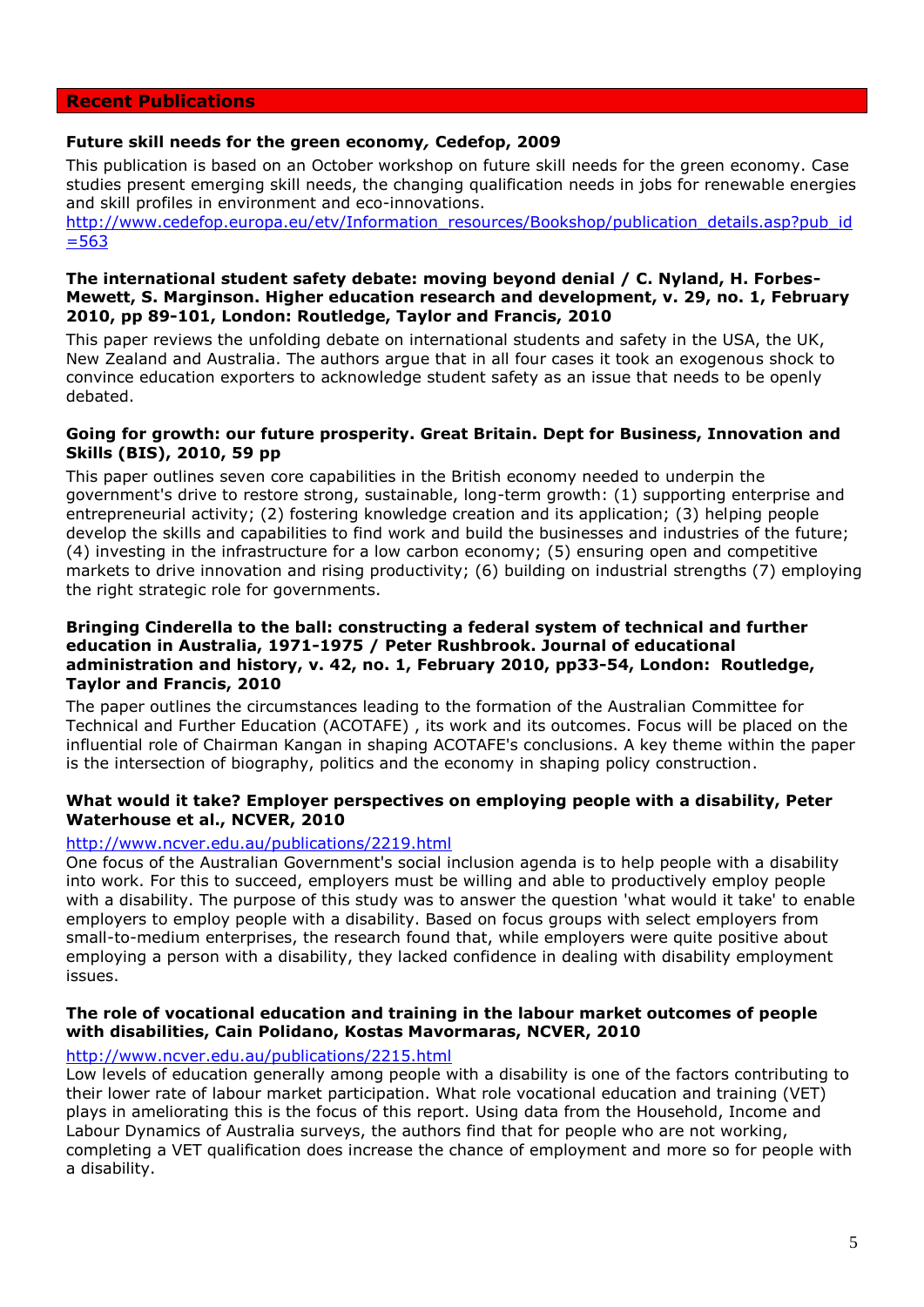# **Vocational education and training workforce data 2008: A compendium, ed. Hugh Guthrie, NCVER, 2010**

# <http://www.ncver.edu.au/publications/2218.html>

This is a compendium of three reports. The first examines the size and attributes of the vocational education and training (VET) workforce using a variety of data sources. The second looks more specifically at TAFE's workforce. The final report considers the feasibility of a national VET workforce collection.

### **Australian vocational education and training statistics: Employers' use and views of the VET system 2009, NCVER, 2009**

## <http://www.ncver.edu.au/publications/2188.html>

This survey shows that 56.7% of employers used the VET system in the last 12 months. This is an increase of 2.7 percentage points since the last survey in 2007. The percentage of employers with apprentices and trainees increased by 1.5 percentage points to 30.6%.

# **About AVETRA**

AVETRA is the peak professional association for VET researchers. Its ability to be a sustainable and viable association depends on its membership. Members are urged to continue their membership and to encourage their colleagues to join AVETRA. AVETRA services include:

- An annual VET international research conference
- Two editions of *International Journal of Training Research per annum*
- The bi-monthly AVETRA e-newsletter with the latest news in the VET sector as well as VET  $\bullet$ research.
- The new *Research Today* publication twice a year.
- OctoberVET workshops organised by AVETRA members in centres as widely spread as Perth, Darwin, Townsville, Brisbane, Sydney, Melbourne and Adelaide.
- The AVETRA website with VET research links and information
- Awards for VET researchers including the joint award with TAFE Directors Australia, the Berwyn Clayton Award, The Ray Barker Award, and the AVETRA Best paper Award.

HELP AVETRA help VET research and join now if you are not a member. Full **\$145** (GST inclusive) and Student memberships **\$71.50** including GST are available to join AVETRA.

| <b>President: Professor Erica Smith</b><br>University of Ballarat<br>Mt Helen Campus<br>PO Box 663<br><b>BALLARAT VIC 3353</b><br>Ph: +61 3 5327 9665<br>e.smith@ballarat.edu.au                                                                  | <b>Immediate Past President: Peter Kell</b><br>University Of Wollongong<br>Building 67: 310<br>WOLLONGONG NSW 2518<br>Ph: +61 2 4221 3857<br>Fax: +61 2 4221 4657<br>Mobile: 0417354901<br>pkell@uow.edu.au  |
|---------------------------------------------------------------------------------------------------------------------------------------------------------------------------------------------------------------------------------------------------|--------------------------------------------------------------------------------------------------------------------------------------------------------------------------------------------------------------|
| <b>Vice President: Ruth Wallace</b><br>Faculty Of Education Health & Science<br>Charles Darwin University<br>Ellengowen Drive<br>DARWIN NT 0909<br>Ph: +61 8 8946 6390<br>Fax: +61 8 8946 6151<br>Mobile: 0400 268 507<br>ruth.wallace@cdu.edu.au | <b>Treasurer: Mr Kevin Heys</b><br>TAFE NSW - South Western Sydney Institute<br>Cnr Hoxton Park & Banks Roads<br>MILLER NSW 2168<br>Ph: +61 2 9825 7322<br>Mobile: 0425 214 908<br>kevin.heys@tafensw.edu.au |
| <b>Secretary: Dr. Michele Simons</b><br>University of South Australia<br>Mawson Lakes Boulevard<br><b>MAWSON LAKES SA 5095</b><br>Ph: +61 8 8302 6427<br>Mobile: 0403 135 357<br>michele.simons@unisa.edu.au                                      | <b>Dr Catherine Down</b><br>School of Education<br><b>PO Box 588</b><br>WAGGA WAGGA NSW 2678<br>AUSTRALIA<br>Ph: +61 2 6933 2437<br>cadown@csu.edu.au                                                        |